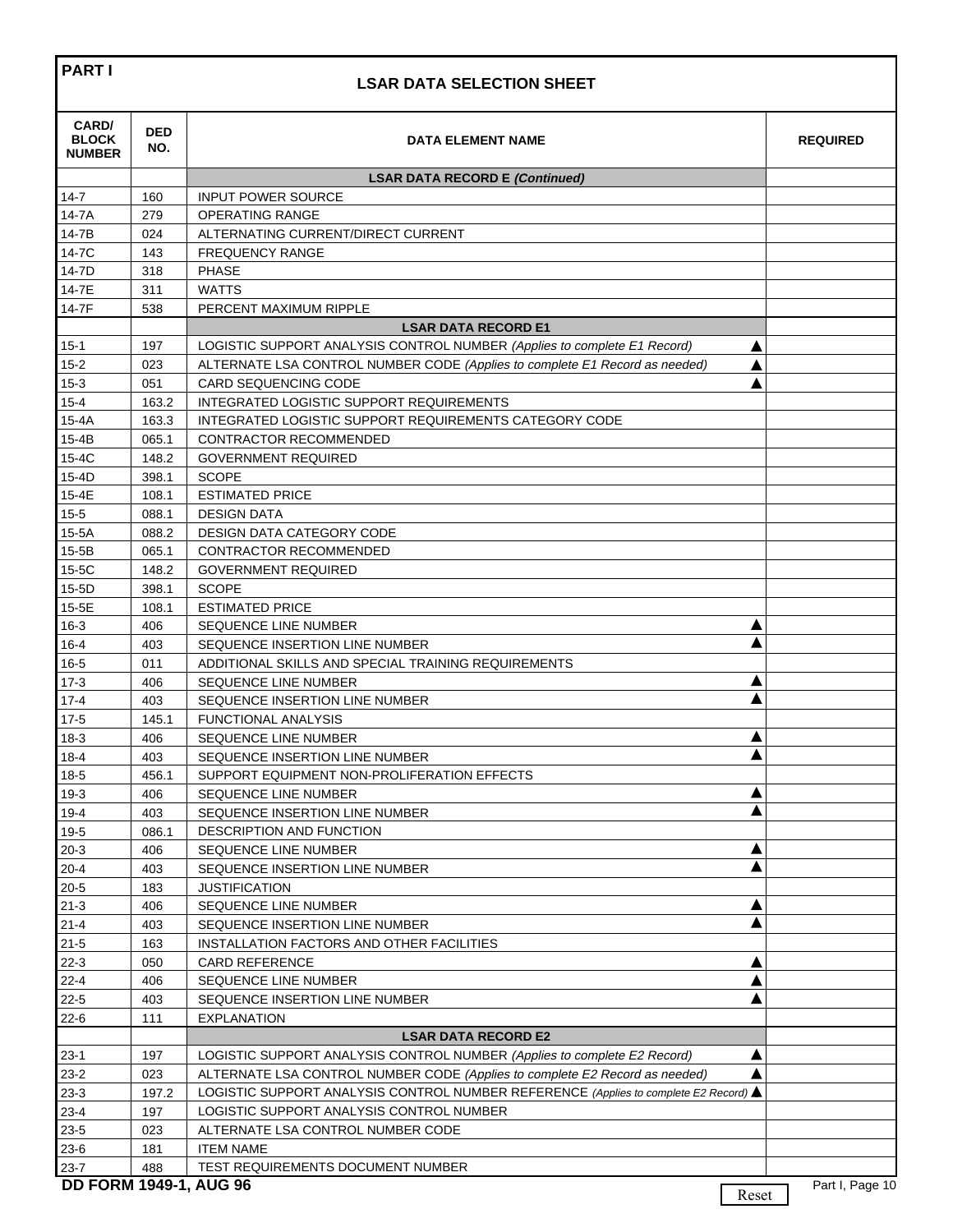## **LSAR DATA SELECTION SHEET**

| <b>CARD/</b><br><b>BLOCK</b><br><b>NUMBER</b> | <b>DED</b><br>NO. | <b>DATA ELEMENT NAME</b>                                             |   | <b>REQUIRED</b> |
|-----------------------------------------------|-------------------|----------------------------------------------------------------------|---|-----------------|
|                                               |                   | <b>LSAR DATA RECORD E2 (Continued)</b>                               |   |                 |
| $23 - 8$                                      | 069               | <b>CONVERSION FACTOR</b>                                             |   |                 |
| $24 - 4$                                      | 197.3             | LOGISTIC SUPPORT ANALYSIS CONTROL NUMBER SEQUENCING CODE             | ▲ |                 |
| $24 - 5$                                      | 304.3             | <b>PARAMETERS</b>                                                    |   |                 |
| 24-5A                                         | 304.2             | PARAMETER SEQUENCING CODE                                            |   |                 |
| 24-5B                                         | 304.1             | PARAMETER GROUPING CODE                                              |   |                 |
| 24-5C                                         | 159.1             | <b>INPUT/OUTPUT</b>                                                  |   |                 |
| 24-5D                                         | 304               | <b>PARAMETER</b>                                                     |   |                 |
| 24-5E                                         | 360               | RANGE (FROM)                                                         |   |                 |
| 24-5F                                         | 515               | <b>UNIT</b>                                                          |   |                 |
| 24-5G                                         | 361               | RANGE (TO)                                                           |   |                 |
| 24-5H                                         | 515               | <b>UNIT</b>                                                          |   |                 |
| $24 - 51$                                     | 002.1             | <b>ACCURACY</b>                                                      |   |                 |
| $25 - 4$                                      | 051               | <b>CARD SEQUENCING CODE</b>                                          | ▲ |                 |
| $25 - 5$                                      | 282               | OPERATIONAL AUTOMATIC TEST EQUIPMENT/TEST MEASUREMENT AND DIAGNOSTIC |   |                 |
|                                               |                   | <b>EQUIPMENT TEST PROGRAM</b>                                        |   |                 |
| $25-5A$                                       | 181               | <b>ITEM NAME</b>                                                     |   |                 |
| 25-5B                                         | 213               | MANUFACTURER'S PART NUMBER                                           |   |                 |
| 25-5C                                         | 421               | SIGNIFICANT CHARACTER CODE                                           |   |                 |
| 25-5D                                         | 139               | FEDERAL SUPPLY CODE FOR MANUFACTURERS                                |   |                 |
| 25-5E                                         | 030               | APPORTIONED UNIT COST                                                |   |                 |
| $25 - 6$                                      | 449               | STANDARDS FOR COMPARISON                                             |   |                 |
| $25 - 7$                                      | 070               | COORDINATED TEST PLAN                                                |   |                 |
| $26 - 4$                                      | 051               | <b>CARD SEQUENCING CODE</b>                                          | ▲ |                 |
| $26 - 5$                                      | 286               | OPERATIONAL TEST PROGRAM INSTRUCTION                                 |   |                 |
| 26-5A                                         | 181               | <b>ITEM NAME</b>                                                     |   |                 |
| 26-5B                                         | 213               | MANUFACTURER'S PART NUMBER                                           |   |                 |
| 26-5C                                         | 421               | SIGNIFICANT CHARACTER CODE                                           |   |                 |
| 26-5D                                         |                   | FEDERAL SUPPLY CODE FOR MANUFACTURERS                                |   |                 |
| 26-5E                                         | 139               |                                                                      |   |                 |
|                                               | 030               | APPORTIONED UNIT COST                                                |   |                 |
| $26 - 6$                                      | 477               | TECHNICAL DATA PACKAGE                                               |   |                 |
| $26 - 7$                                      | 400               | <b>SELF TEST</b>                                                     |   |                 |
| $27 - 4$<br>$27 - 5$                          | 051               | <b>CARD SEQUENCING CODE</b>                                          | A |                 |
|                                               | 007               | ADAPTER/INTERCONNECTING DEVICE(S)                                    |   |                 |
| 27-5A<br>27-5B                                | 181               | <b>ITEM NAME</b>                                                     |   |                 |
|                                               | 213               | <b>MANUFACTURER'S PART NUMBER</b>                                    |   |                 |
| 27-5C                                         | 421               | SIGNIFICANT CHARACTER CODE                                           |   |                 |
| 27-5D                                         | 139               | FEDERAL SUPPLY CODE FOR MANUFACTURERS                                |   |                 |
| 27-5E                                         | 030               | APPORTIONED UNIT COST                                                |   |                 |
| $27-6$                                        | 056               | COMMON UNIT UNDER TEST                                               |   |                 |
| $28 - 4$                                      | 051               | <b>CARD SEQUENCING CODE</b>                                          | А |                 |
| $28 - 5$                                      | 135               | <b>FAULT ISOLATED REPLACEABLE UNITS</b>                              |   |                 |
| 28-5A                                         | 197               | LOGISTIC SUPPORT ANALYSIS CONTROL NUMBER                             |   |                 |
| 28-5B                                         | 023               | ALTERNATE LSA CONTROL NUMBER CODE                                    |   |                 |
| 28-5C                                         | 181               | <b>ITEM NAME</b>                                                     |   |                 |
| 28-5D                                         | 487               | TEST REQUIREMENTS DOCUMENT INDICATOR                                 |   |                 |
| $28 - 6$                                      | 136               | <b>FAULT ISOLATION</b>                                               |   |                 |
| $29 - 4$                                      | 406               | SEQUENCE LINE NUMBER                                                 | ▲ |                 |
| $29 - 5$                                      | 403               | SEQUENCE INSERTION LINE NUMBER                                       | A |                 |
| $29-6$                                        | 183               | <b>JUSTIFICATION</b>                                                 |   |                 |
| $30 - 4$                                      | 050               | <b>CARD REFERENCE</b>                                                | A |                 |
| $30 - 5$                                      | 406               | SEQUENCE LINE NUMBER                                                 | A |                 |
| $30-6$                                        | 403               | SEQUENCE INSERTION LINE NUMBER                                       | A |                 |
| $30 - 7$                                      | 111               | EXPLANATION                                                          |   |                 |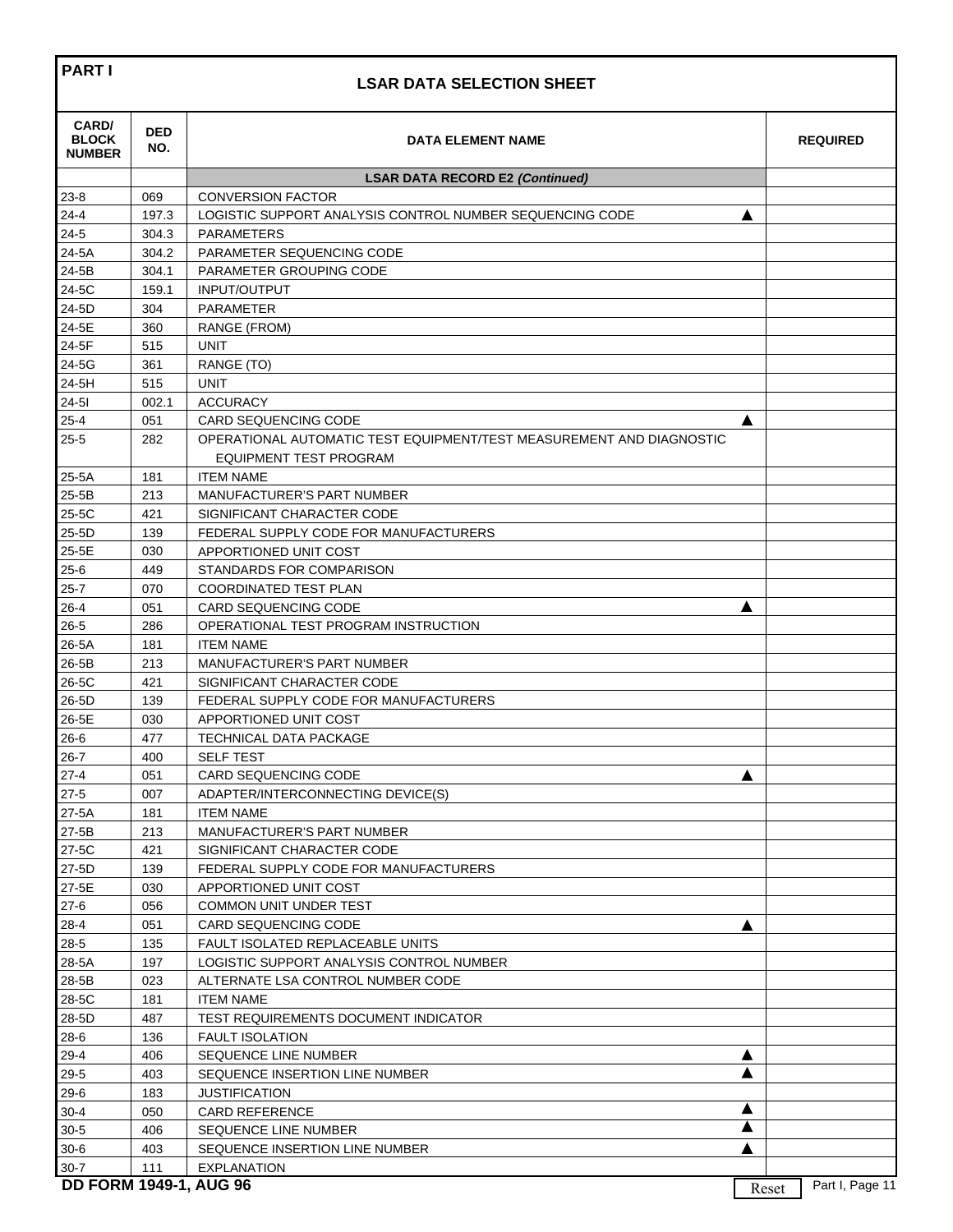| <b>PARTI</b>                           | <b>LSAR DATA SELECTION SHEET</b> |                                                                            |   |                          |  |  |
|----------------------------------------|----------------------------------|----------------------------------------------------------------------------|---|--------------------------|--|--|
| CARD/<br><b>BLOCK</b><br><b>NUMBER</b> | <b>DED</b><br>NO.                | <b>DATA ELEMENT NAME</b>                                                   |   | <b>REQUIRED</b>          |  |  |
|                                        |                                  | <b>LSAR DATA RECORD F</b>                                                  |   |                          |  |  |
| $01 - 1$                               | 197                              | LOGISTIC SUPPORT ANALYSIS CONTROL NUMBER (Applies to complete F Record)    | ▲ |                          |  |  |
| $01 - 2$                               | 023                              | ALTERNATE LSA CONTROL NUMBER CODE (Applies to complete F Record as needed) | ▲ |                          |  |  |
| $01 - 3$                               | 106                              | END ITEM ACRONYM CODE                                                      |   |                          |  |  |
| $01 - 4$                               | 414                              | SERVICE DESIGNATOR CODE                                                    |   |                          |  |  |
| $01 - 5$                               | 139                              | FEDERAL SUPPLY CODE FOR MANUFACTURERS                                      |   |                          |  |  |
| $01 - 6$                               | 098                              | DRAWING CLASSIFICATION                                                     |   |                          |  |  |
| $01 - 7$                               | 181                              | <b>ITEM NAME (FACILITY)</b>                                                |   |                          |  |  |
| $01 - 8$                               | 118                              | <b>FACILITY CATEGORY CODE</b>                                              |   |                          |  |  |
| $01 - 9$                               | 031                              | AREA                                                                       |   |                          |  |  |
| $01 - 10$                              | 524                              | UNIT OF MEASURE                                                            |   |                          |  |  |
| $01 - 11$                              | 535                              | UPDATE CODE (Applies to complete F Record)                                 | ▲ |                          |  |  |
| $02 - 3$                               | 051                              | <b>CARD SEQUENCING CODE</b>                                                |   |                          |  |  |
| $02 - 4, 7, 10$                        | 197                              | LOGISTIC SUPPORT ANALYSIS CONTROL NUMBER                                   |   |                          |  |  |
| 02-5,8,11                              | 023                              | ALTERNATE LSA CONTROL NUMBER CODE<br><b>TASK CODE</b>                      |   |                          |  |  |
| 02-6,9,12<br>$03 - 3$                  | 467<br>051                       | <b>CARD SEQUENCING CODE</b>                                                |   |                          |  |  |
| $03 - 4$                               | 115                              | <b>FACILITIES REQUIREMENTS</b>                                             | ▲ |                          |  |  |
| $04-3$                                 | 051                              | <b>CARD SEQUENCING CODE</b>                                                | ▲ |                          |  |  |
| $04 - 4$                               | 113                              | <b>FACILITIES DESIGN CRITERIA</b>                                          |   |                          |  |  |
| $05-3$                                 | 051                              | <b>CARD SEQUENCING CODE</b>                                                | ▲ |                          |  |  |
| $05 - 4$                               | 114                              | <b>FACILITIES INSTALLATION LEAD TIMES</b>                                  |   |                          |  |  |
| $06-3$                                 | 051                              | <b>CARD SEQUENCING CODE</b>                                                | ▲ |                          |  |  |
| $06 - 4$                               | 513                              | <b>TYPE OF CONSTRUCTION</b>                                                |   |                          |  |  |
| $07 - 3$                               | 051                              | <b>CARD SEQUENCING CODE</b>                                                | A |                          |  |  |
| $07 - 4$                               | 537                              | UTILITIES REQUIREMENTS                                                     |   |                          |  |  |
| $08-3$                                 | 051                              | <b>CARD SEQUENCING CODE</b>                                                | ▲ |                          |  |  |
| $08 - 4$                               | 117                              | <b>FACILITIES UTILIZATION</b>                                              |   |                          |  |  |
| $09-3$                                 | 051                              | <b>CARD SEQUENCING CODE</b>                                                | ▲ |                          |  |  |
| $09-4$                                 | 119                              | <b>FACILITY UNIT COST RATIONALE</b>                                        |   |                          |  |  |
| $10-3$                                 | 051                              | <b>CARD SEQUENCING CODE</b>                                                | ▲ |                          |  |  |
| $10 - 4$                               | 183                              | <b>JUSTIFICATION</b>                                                       |   |                          |  |  |
|                                        |                                  | <b>LSAR DATA RECORD G</b>                                                  |   |                          |  |  |
| $01 - 1$                               | 197                              | LOGISTIC SUPPORT ANALYSIS CONTROL NUMBER (Applies to complete G Record)    | ▲ |                          |  |  |
| $01 - 2$                               | 023                              | ALTERNATE LSA CONTROL NUMBER CODE (Applies to complete G Record as needed) | ▲ |                          |  |  |
| $01-3$                                 | 424                              | SKILL SPECIALTY CODE ASSIGNED NEW DUTY POSITION                            | ▲ |                          |  |  |
| $01 - 4$                               | 106                              | END ITEM ACRONYM CODE                                                      |   |                          |  |  |
| $01 - 5$                               | 414                              | SERVICE DESIGNATOR CODE                                                    |   |                          |  |  |
| $01 - 6$                               | 139                              | FEDERAL SUPPLY CODE FOR MANUFACTURERS                                      |   |                          |  |  |
| $01 - 7$                               | 098                              | DRAWING CLASSIFICATION                                                     |   |                          |  |  |
| $01 - 8$                               | 411                              | SERIAL NUMBER EFFECTIVITY                                                  |   |                          |  |  |
| $01 - 9$                               | 535                              | UPDATE CODE (Applies to complete G Record)                                 | ▲ |                          |  |  |
| $02-3$                                 | 424                              | SKILL SPECIALTY CODE ASSIGNED NEW DUTY POSITION                            | ▲ |                          |  |  |
| $02 - 4$                               | 101                              | DUTY POSTION REQUIRING A NEW OR REVISED SKILL                              |   |                          |  |  |
| $02 - 5$                               | 434                              | SKILL SPECIALTY FROM WHICH PERSONNEL CAN BE OBTAINED                       |   |                          |  |  |
| $02 - 6$                               | 489                              | <b>TEST SCORE</b>                                                          |   |                          |  |  |
| $02 - 7$                               | 399                              | <b>SECURITY CLEARANCE</b>                                                  |   |                          |  |  |
| $02 - 8$                               | 366                              | RECOMMENDED RANK/RATE/PAY PLAN/GRADE                                       |   |                          |  |  |
| $03-3$                                 | 424                              | SKILL SPECIALTY CODE ASSIGNED NEW DUTY POSITION                            | ▲ |                          |  |  |
| $03 - 4$                               | 051                              | CARD SEQUENCING CODE                                                       | A |                          |  |  |
| $03 - 5$                               | 146                              | FUNCTIONS TO BE PERFORMED, C AND D RECORDS                                 |   |                          |  |  |
| 03-5A,D                                | 197                              | LOGISTIC SUPPORT ANALYSIS CONTROL NUMBER                                   |   |                          |  |  |
| 03-5B,E                                | 023                              | ALTERNATE LSA CONTROL NUMBER CODE                                          |   |                          |  |  |
| 03-5C,F                                | 467                              | <b>TASK CODE</b>                                                           |   |                          |  |  |
| $04-3$                                 | 424                              | SKILL SPECIALTY CODE ASSIGNED NEW DUTY POSITION                            | ▲ |                          |  |  |
| <b>DD FORM 1949-1, AUG 96</b>          |                                  |                                                                            |   | Part I, Page 12<br>Reset |  |  |